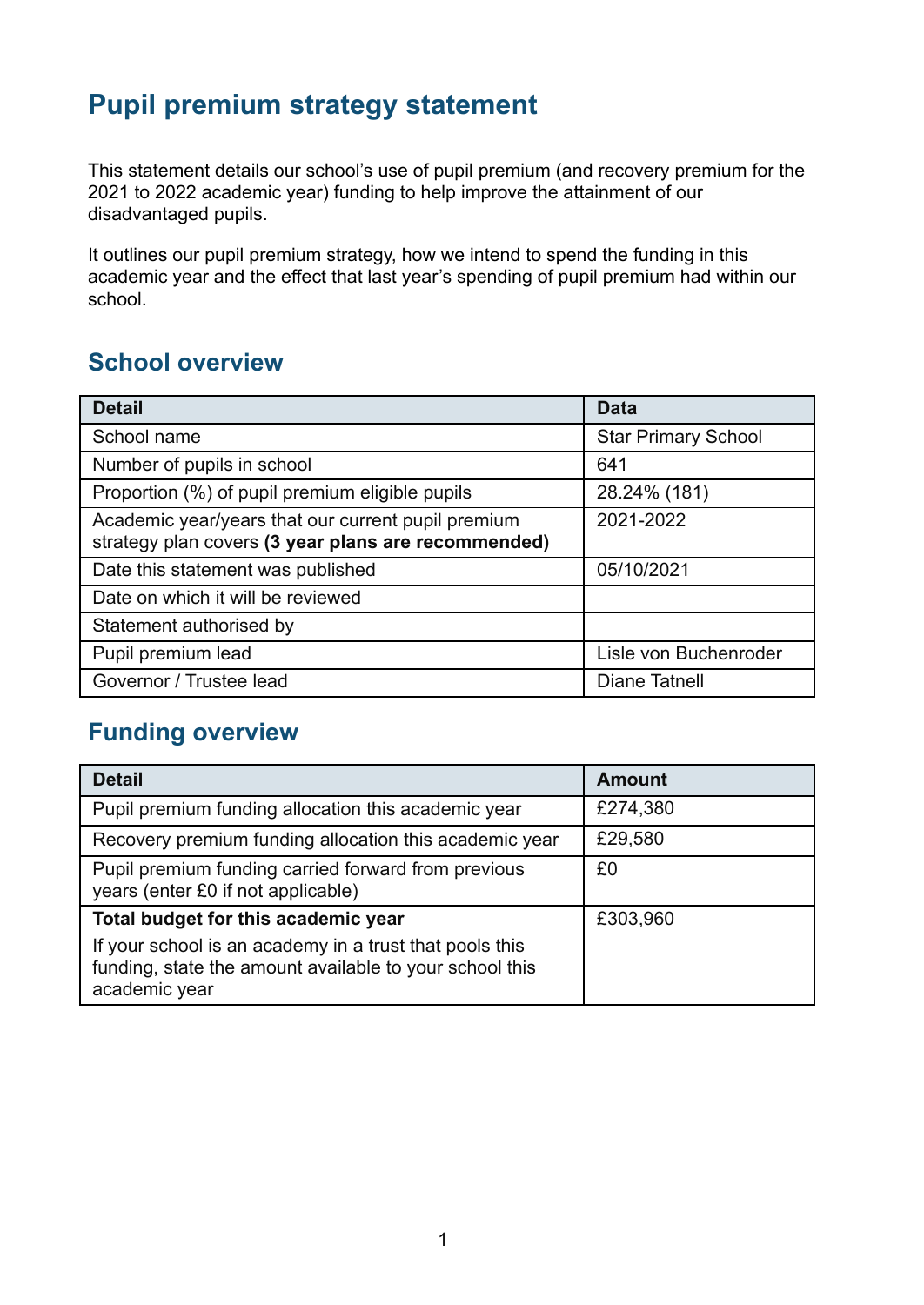# **Part A: Pupil premium strategy plan**

## **Statement of intent**

At Star Primary we intend to support any pupil or groups of pupils the school has identified as being socially disadvantaged. The spending of Pupil Premium takes into account the specific needs of these pupils and their families alongside the highlighted areas for development of the school. Through this approach, we aim to reduce the gap in progress and achievement between those entitled to this funding when compared to those who are not. We regularly monitor and evaluate the effectiveness of our provision to ensure that appropriate and prompt provision is made for all pupils who belong to vulnerable groups. We ensure that outstanding teaching and learning opportunities meet the needs of all our pupils and are at the heart of all of our funding decisions. All of our spending decisions are aimed at accelerating progress for these pupils to ensure they achieve a minimum of age-related expectations with the school's aspiration being higher than this.

## **Challenges**

This details the key challenges to achievement that we have identified among our disadvantaged pupils.

| <b>Challenge</b><br>number | <b>Detail of challenge</b>                                                                        |
|----------------------------|---------------------------------------------------------------------------------------------------|
|                            | Gap in attainment opened due to global pandemic and home learning (During<br>lockdown).           |
| 2                          | Parents unable to support learning at home (Reading, phonics practise,<br>homework, times tables) |
| 3                          | Demands for individualised speech and language support.                                           |
| 4                          | Wellbeing support for pupils.                                                                     |
| 5                          | Disadvantaged pupils attendance at school being 97%.                                              |

#### **Intended outcomes**

This explains the outcomes we are aiming for **by the end of our current strategy plan**, and how we will measure whether they have been achieved.

| <b>Intended outcome</b>                  | <b>Success criteria</b>                   |
|------------------------------------------|-------------------------------------------|
| Ensure Pupil Premium children achieve    | Pupil Premium children make more than     |
| the age related attainment by the end of | expected progress in order to diminish    |
| the academic year.                       | any differences in learning by continuing |
|                                          | to deliver quality first teaching. To     |
|                                          | resource year groups with an additional   |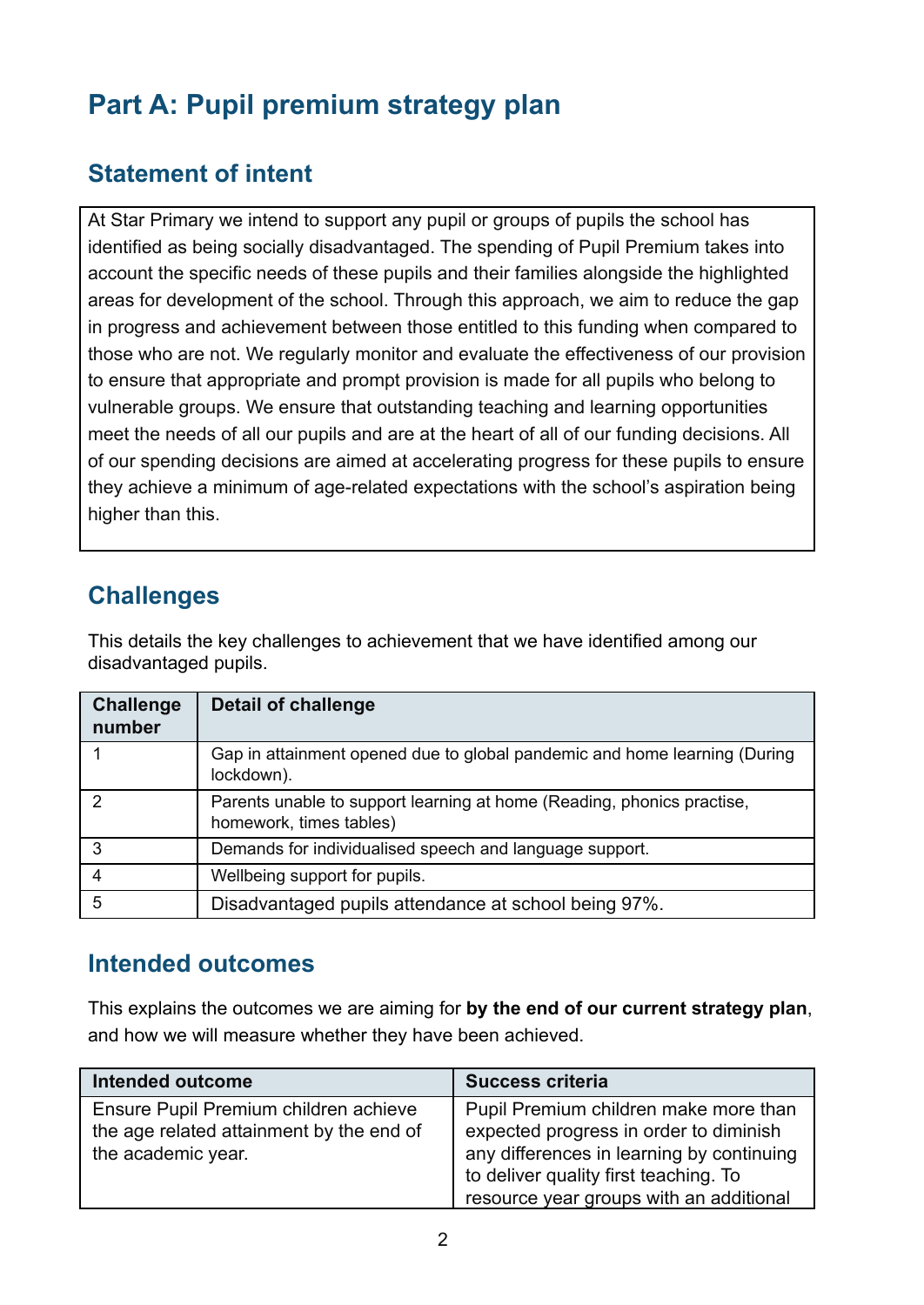| Continue to achieve at least national<br>average progress scores in KS2 reading,<br>writing and mathematics.                                                            | teacher to facilitate teaching groups with<br>low class numbers.                                                                                                                  |
|-------------------------------------------------------------------------------------------------------------------------------------------------------------------------|-----------------------------------------------------------------------------------------------------------------------------------------------------------------------------------|
| To provide all our pupils with a balanced<br>and enriched curriculum that motivates,<br>inspires and engages, specifically<br>focusing on increasing physical activity. | Commitment to having additional<br>support staff across the school. This will<br>ensure high quality interactions with<br>adults to develop communication and<br>language skills. |
| Achieve local authority average expected<br>standard in PSC.                                                                                                            | Employ GTA's to ensure all children are<br>supported appropriately and effectively,<br>particularly in Year 1 phonics.                                                            |
| To maintain high attendance levels.                                                                                                                                     | Pupil premium pupils to achieve 97%<br>attendance for the academic year.                                                                                                          |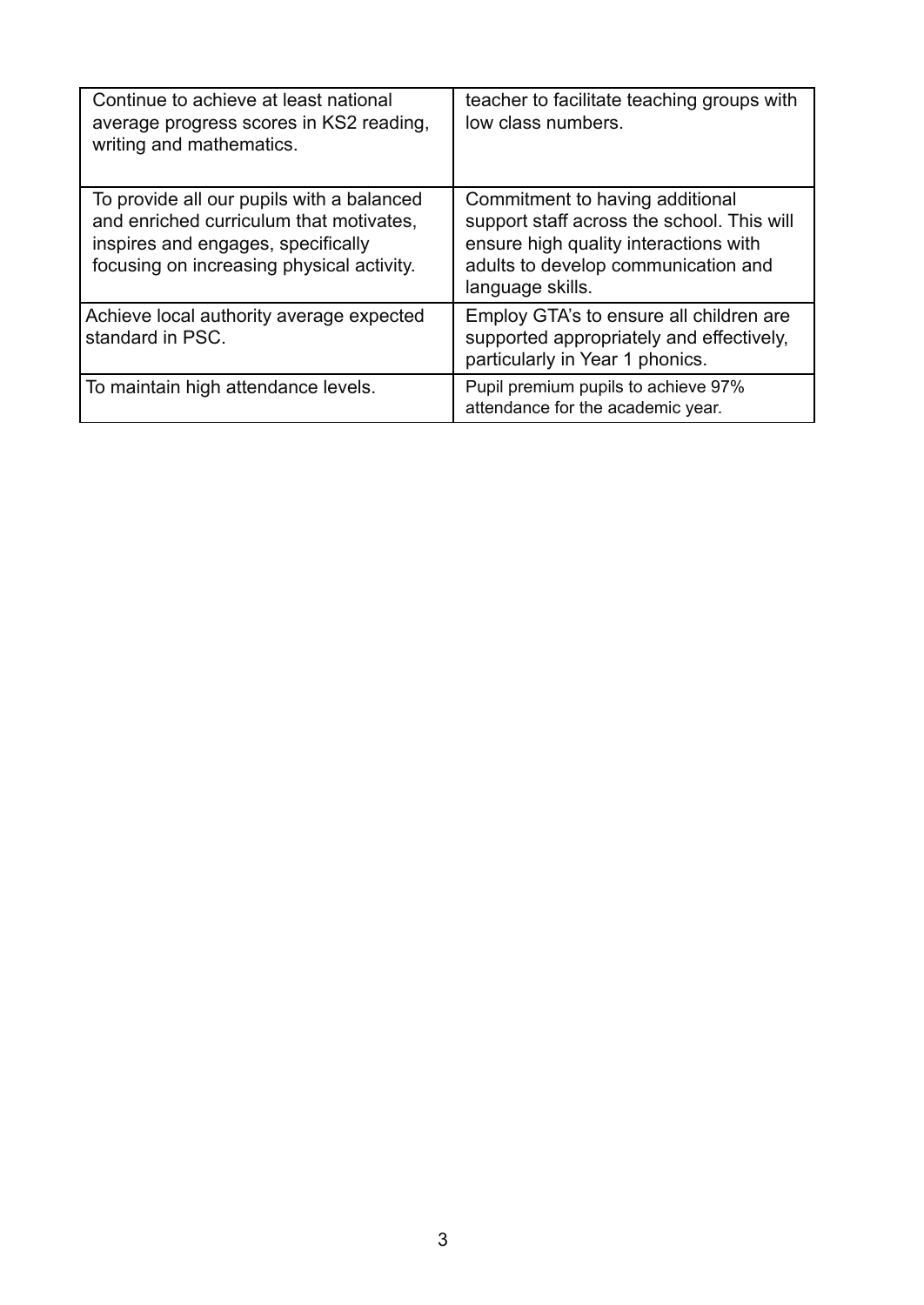# **Activity in this academic year**

This details how we intend to spend our pupil premium (and recovery premium funding) **this academic year** to address the challenges listed above.

#### **Teaching (for example, CPD, recruitment and retention)**

Budgeted cost: £*89,580*

| <b>Activity</b>                                               | <b>Evidence that supports this</b><br>approach                                                                                                                                                                                                                                                  | <b>Challenge</b><br>number(s)<br>addressed |
|---------------------------------------------------------------|-------------------------------------------------------------------------------------------------------------------------------------------------------------------------------------------------------------------------------------------------------------------------------------------------|--------------------------------------------|
| Employment of 4<br>additional teachers.<br>(E70,000)          | Resourcing year groups with an<br>additional teacher to facilitate<br>teaching groups with low class<br>numbers. In turn, Pupil Premium<br>children make more than expected<br>progress in order to diminish any<br>differences in learning by continuing<br>to deliver quality first teaching. | 1, 2, 3, 4.                                |
| Employment of GTAs to<br>support pupil learning.<br>(E19,580) | Employing GTA's ensures all<br>children are supported appropriately<br>and effectively, particularly in Year 1<br>phonics.                                                                                                                                                                      | 1, 3, 4.                                   |

#### **Targeted academic support (for example, tutoring, one-to-one support structured interventions)**

Budgeted cost: £*80,000*

| <b>Activity</b>                                                                         | <b>Evidence that supports this</b><br>approach                                                                                                                                                       | <b>Challenge</b><br>number(s)<br>addressed |
|-----------------------------------------------------------------------------------------|------------------------------------------------------------------------------------------------------------------------------------------------------------------------------------------------------|--------------------------------------------|
| Employment of<br>speech and language<br>therapists (2).<br>$(£35k$ each $X$ 2 =<br>£70) | Whole school approach: Speech and<br>language programs delivered by a<br>therapist employed one day per<br>week. The individualised speech and<br>language programme is continued<br>by trained TAs. | 3                                          |
| <b>Rainbow Club</b><br>(E15,000)                                                        | Rainbow club offers directed,<br>structured interventions to pupils for<br>an additional 4 hours per week.                                                                                           | 1, 2, 3, 4, 5.                             |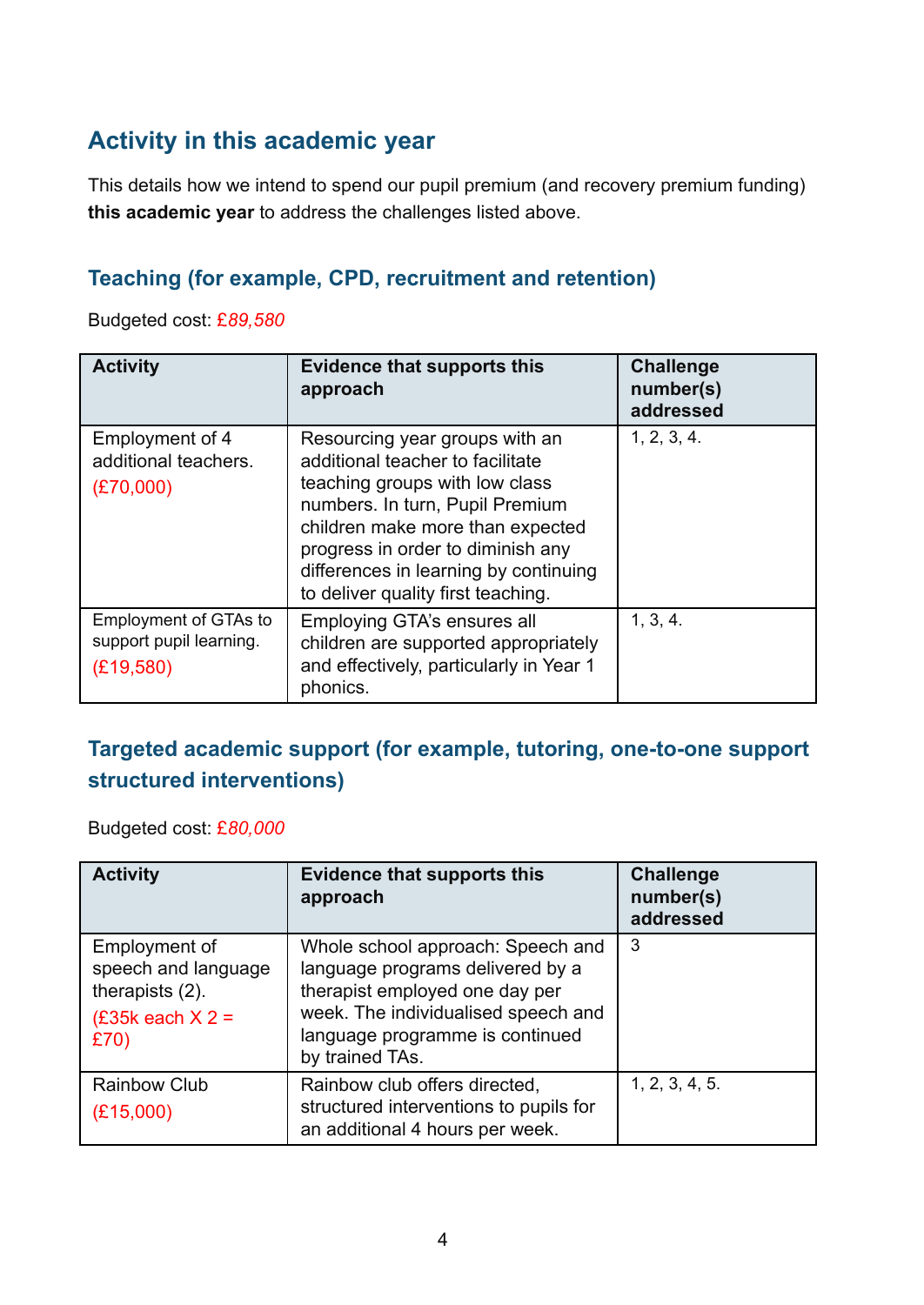# **Wider strategies (for example, related to attendance, behaviour, wellbeing)**

Budgeted cost: £*129,380*

| <b>Activity</b>                                                     | <b>Evidence that supports this</b><br>approach                                                                                                                                                 | <b>Challenge</b><br>number(s)<br>addressed |
|---------------------------------------------------------------------|------------------------------------------------------------------------------------------------------------------------------------------------------------------------------------------------|--------------------------------------------|
| Employment of<br><b>Community Wellbeing</b><br>Advocate.<br>£31,600 | To continue to employ a Community<br>Wellbeing Advocate leading on<br>community events and improving<br>links with parents through<br>workshops.                                               | 2, 4, 5.                                   |
| Employment of a<br><b>School Counsellor.</b><br>£25,000             | School based counsellor supports<br>pupil emotional wellbeing and<br>specialised counselling to pupils in<br>need.                                                                             | $\overline{4}$ .                           |
| Employment of an<br>Attendance Officer.<br>£28,500                  | School based Attendance Officer<br>provides support to families.                                                                                                                               | 5.                                         |
| Educational visits.<br>£44,280                                      | Offering a variety of educational<br>visits and residentials increases<br>cultural capital and provides life<br>experiences that Pupil Premium<br>children may not otherwise be<br>exposed to. | 1, 5.                                      |

**Total budgeted cost:** £274,380